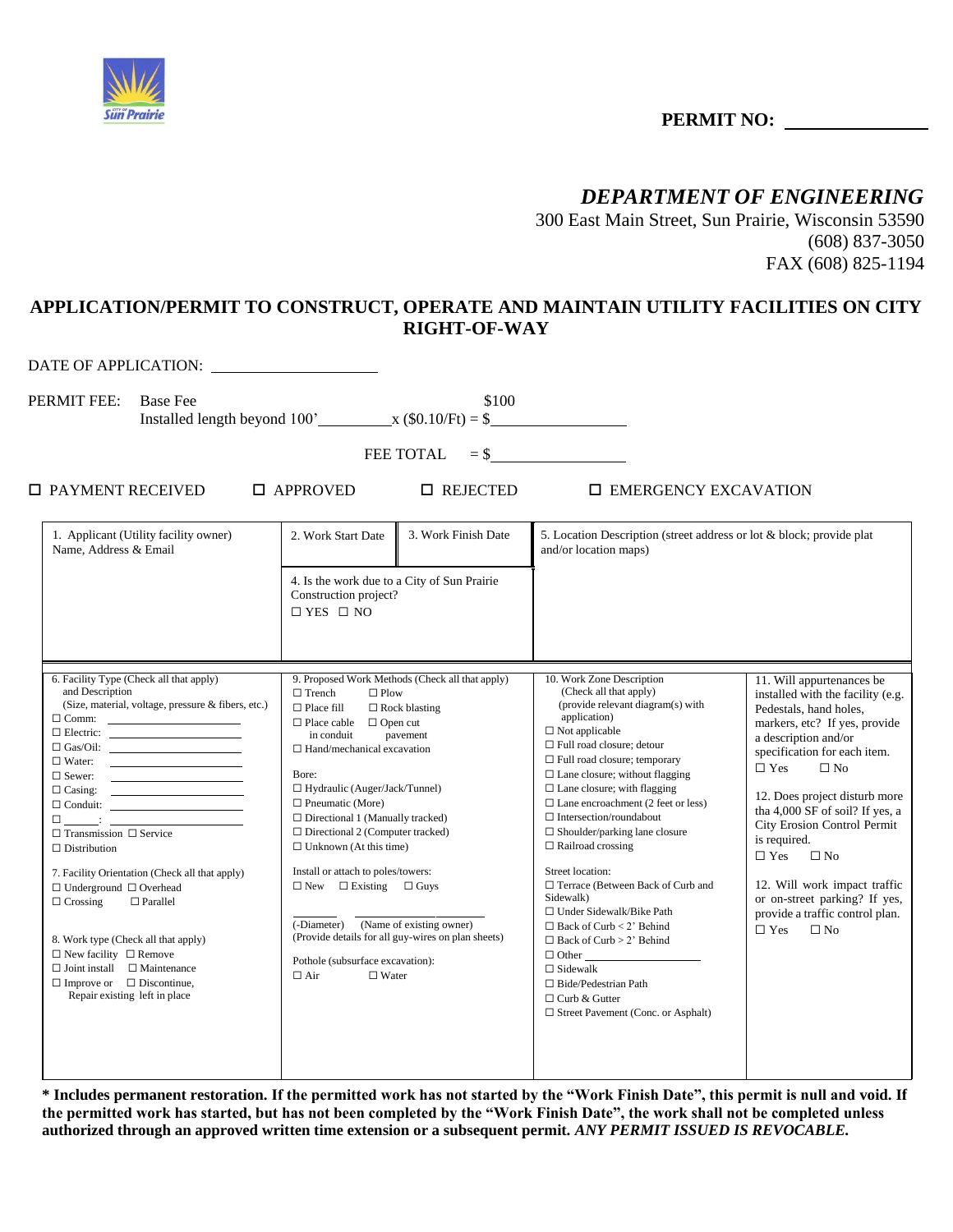

# **PERMIT NO:**

| 13. Utility Person Responsible for Construction                                                                                                                                                                                                                                                                                            | Telephone Number                                                          | 17. List any Subcontractors                                                    |                                              |  |  |  |
|--------------------------------------------------------------------------------------------------------------------------------------------------------------------------------------------------------------------------------------------------------------------------------------------------------------------------------------------|---------------------------------------------------------------------------|--------------------------------------------------------------------------------|----------------------------------------------|--|--|--|
|                                                                                                                                                                                                                                                                                                                                            |                                                                           |                                                                                | Subcontractor: Subcontractor: Subcontractor: |  |  |  |
| 14. Utility or Project 24/7 Emergency Contact                                                                                                                                                                                                                                                                                              | Telephone Number                                                          |                                                                                | Contact Name: Contact Name: Contact Name:    |  |  |  |
|                                                                                                                                                                                                                                                                                                                                            |                                                                           |                                                                                |                                              |  |  |  |
| 15. Provide company name and address of utility<br>authorized representative if not employedby<br>the applicant.                                                                                                                                                                                                                           |                                                                           |                                                                                | Contact Phone: Contact Phone:                |  |  |  |
| 16. Provide additional work details, if needed (use back page or includeseparate pages)                                                                                                                                                                                                                                                    |                                                                           |                                                                                | Subcontractor: Subcontractor: Subcontractor: |  |  |  |
|                                                                                                                                                                                                                                                                                                                                            |                                                                           |                                                                                | Contact Name: Contact Name: Contact Name:    |  |  |  |
|                                                                                                                                                                                                                                                                                                                                            |                                                                           |                                                                                | Contact Phone: Contact Phone:                |  |  |  |
|                                                                                                                                                                                                                                                                                                                                            |                                                                           |                                                                                |                                              |  |  |  |
| It is understood and agreed that City of Sun Prairie approval is subject to the applicant's full compliance with all pertinent statutes, as well as any regulations and rules of other<br>jurisdictional agencies (which may be more restrictive), any supplemental permit provisions and City of Sun Prairie Ordinances, current edition. |                                                                           |                                                                                |                                              |  |  |  |
|                                                                                                                                                                                                                                                                                                                                            |                                                                           |                                                                                |                                              |  |  |  |
|                                                                                                                                                                                                                                                                                                                                            |                                                                           |                                                                                |                                              |  |  |  |
| (Utility Authorized Representative Signature)                                                                                                                                                                                                                                                                                              | (Date)                                                                    |                                                                                |                                              |  |  |  |
|                                                                                                                                                                                                                                                                                                                                            |                                                                           |                                                                                |                                              |  |  |  |
|                                                                                                                                                                                                                                                                                                                                            |                                                                           |                                                                                |                                              |  |  |  |
| (Title)<br>(Telephone Number)                                                                                                                                                                                                                                                                                                              |                                                                           | (Email Address)                                                                |                                              |  |  |  |
|                                                                                                                                                                                                                                                                                                                                            |                                                                           |                                                                                |                                              |  |  |  |
|                                                                                                                                                                                                                                                                                                                                            |                                                                           |                                                                                |                                              |  |  |  |
|                                                                                                                                                                                                                                                                                                                                            |                                                                           |                                                                                |                                              |  |  |  |
| FOR CITY OF SUN PRAIRIE USE ONLY                                                                                                                                                                                                                                                                                                           |                                                                           |                                                                                |                                              |  |  |  |
| □ UTILITY SHALL NOTIFY CITY OF SUN PRAIRIE                                                                                                                                                                                                                                                                                                 | $\Box$ Review All Supplemental Permit Provisions                          |                                                                                | Application & Fee Received                   |  |  |  |
| REPRESENTATIVE LISTED BELOW 3 DAYS BEFORE                                                                                                                                                                                                                                                                                                  | $\Box$ Revisions Made to Drawings or Other Pages                          |                                                                                | <b>Application Completed</b>                 |  |  |  |
| STARTING ANY WORK: Department contact, office<br>address, telephone number and email address:                                                                                                                                                                                                                                              | □ Traffic Control Plan Required                                           |                                                                                |                                              |  |  |  |
|                                                                                                                                                                                                                                                                                                                                            | $\square$ As-builts Required<br>$\Box$ Permanent Utility Markers Required |                                                                                | Permit Issued                                |  |  |  |
| City of Sun Prairie Engineering Department<br>300 E Main St, Sun Prairie, WI 53590                                                                                                                                                                                                                                                         |                                                                           | $\Box$ Certificate of Insurance with Endorsements or performance bond required | Permit Extended                              |  |  |  |
| 608-825-1170                                                                                                                                                                                                                                                                                                                               |                                                                           | $\Box$ Joint installation: See permit(s) #                                     |                                              |  |  |  |
| rowpermits@cityofsunprairie.com                                                                                                                                                                                                                                                                                                            | $\Box$ Private utility (Non-public ownership and/or use)                  |                                                                                | Permit Amended                               |  |  |  |
|                                                                                                                                                                                                                                                                                                                                            |                                                                           |                                                                                | Permit Number                                |  |  |  |
|                                                                                                                                                                                                                                                                                                                                            |                                                                           |                                                                                |                                              |  |  |  |
|                                                                                                                                                                                                                                                                                                                                            |                                                                           |                                                                                |                                              |  |  |  |
| Approved By:                                                                                                                                                                                                                                                                                                                               |                                                                           |                                                                                |                                              |  |  |  |
|                                                                                                                                                                                                                                                                                                                                            |                                                                           |                                                                                |                                              |  |  |  |
|                                                                                                                                                                                                                                                                                                                                            |                                                                           |                                                                                |                                              |  |  |  |
| (City Authorized Representative Signature)<br>(Date)                                                                                                                                                                                                                                                                                       |                                                                           |                                                                                |                                              |  |  |  |
|                                                                                                                                                                                                                                                                                                                                            |                                                                           |                                                                                |                                              |  |  |  |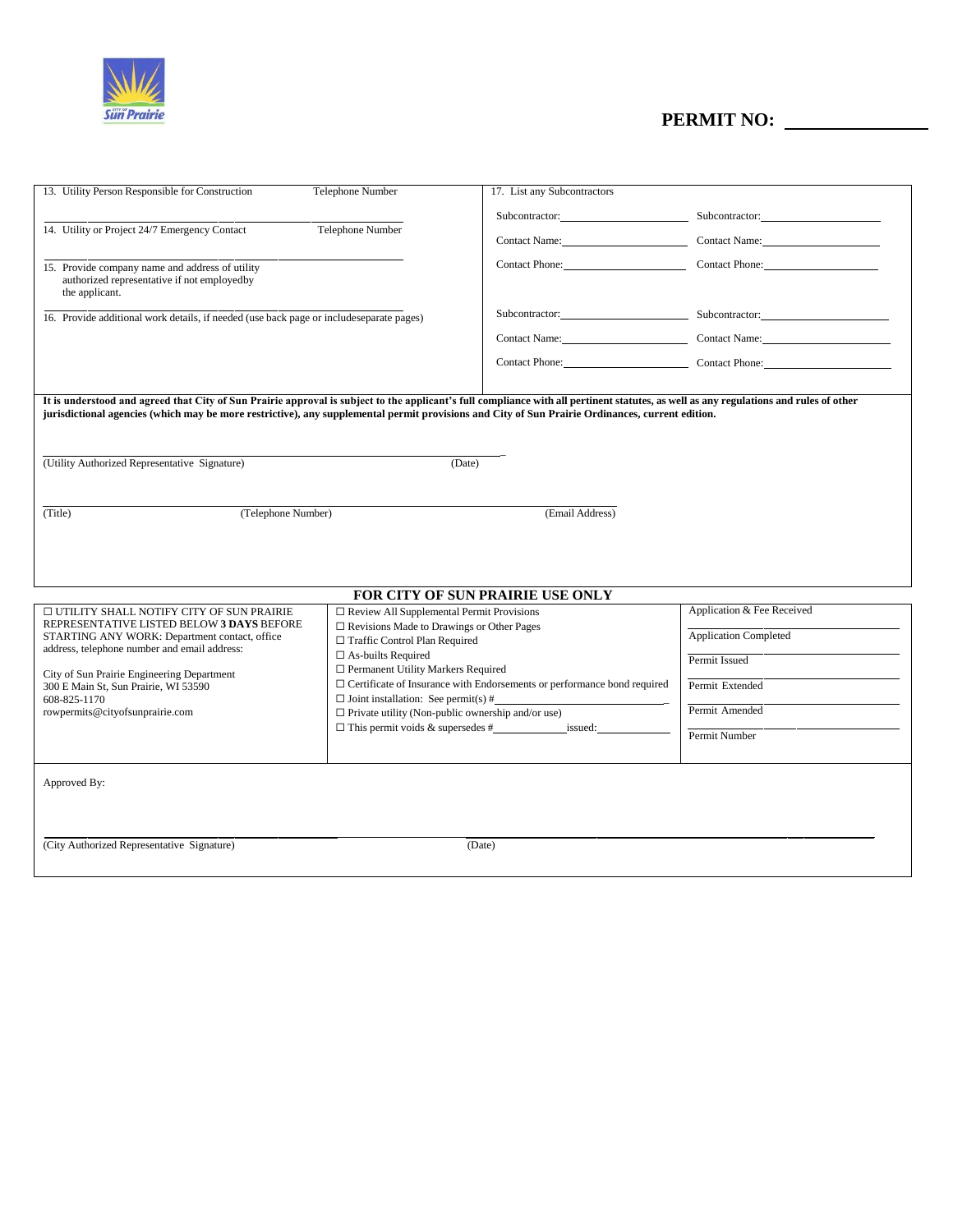### **APPLICATION/PERMIT TO CONSTRUCT, OPERATE AND MAINTAIN UTILITY FACILITIES ON HIGHWAY RIGHT-OF-WAY** (continued) City of Sun Prairie

### **INDEMNIFICATION**

The applicant shall save and hold the City of Sun Prairie, its officers, employees, agents, and all private and governmental contractors and subcontractors with the City under Chapter 84 Wisconsin Statutes harmless, as allowed by Wisconsin law, from actions of any nature whatsoever (including any by Applicant itself) which arise out of, or are connected with, or are claimed to arise out of or be connected with any of the work done by the Applicant, or the construction or maintenance of facilities by the Applicant, pursuant to this permit or any other permit issued by the City for location of property, lines or facilities on highway right-of-way, (1) while the Applicant is performing its work, or (2) while any of the Applicant's property, equipment, or personnel, are in or about such place or the vicinity thereof, or (3) while any property constructed, placed or operated by or on behalf of Applicant remains on the City's property or right-of-way pursuant to this permit or any other permit issued by the City for location of property, lines or facilities on highway right-of-way, including without limiting the generality of the foregoing, all liability, damages, loss expense, claims, demands and actions on account of personal injury, death or property loss to the City, its officers, employees, agent, contractors, subcontractors or frequenters; to the Applicant, its employees, agents, contractors, subcontractors, or frequenters; or to any other persons, whether based upon, or claimed to be based upon, statutory (including, without limiting the generality of the foregoing, worker's compensation), contractual, tort, or whether or not caused or claimed to have been caused by active or inactive negligence or other breach of duty by the City, its officers, employees, agents, contractors, subcontractors or frequenters; Applicant, its employees, agents, contractors, subcontractors or frequenters; or any other person.

Without limiting the generality of the foregoing, the liability, damage, loss, expense, claims, demands and actions indemnified against shall include all liability, damage, loss, expense, claims, demands and actions for damage to any property, lines or facilities placed by or on behalf of the Applicant pursuant to this permit or any other permit issued by the City for location of property, lines or facilities on highway right-of-way in the past or present , or that are located on any highway or City property or right-of-way with or without a permit issued by the City, for any loss of data, information, or material; for trademark, copyright or patent infringement; for unfair competition or infringement of personal or property rights of any kind whatsoever. The Applicant shall at its own expense investigate all such claims and demands, attend to their settlement or other disposition, defend all actions based thereon and pay all charges of attorneys and all other costs and expenses of any kind arising from any such liability, damage, loss, claims, demands and actions.

Any transfer, whether voluntary or involuntary, of ownership or control of any property constructed, placed or operated by or on behalf of the Applicant that remains on the City's property or right-of-way pursuant to this permit shall not release Applicant from any of the indemnification requirements of the permit, unless the City is notified of such transfer in writing. Any acceptance by any other person or entity, whether voluntary or involuntary, of ownership or control of any property construed, placed or operated by or on behalf of the Applicant that remains on the City's property or right-of-way pursuant to this permit, shall include acceptance of all of the indemnification requirements of this permit by the other person or entity receiving ownership or control.

#### **INSURANCE**

The applicant shall purchase insurance in amount and kind acceptable to the City of Sun Prairie.

Unless otherwise specified in this Agreement, the Applicant shall, at its sole expense, maintain in effect at all times during the performance of the Work, insurance coverage with limits not less than those set forth below with insurers and under forms of policies set forth below. Applicant shall provide insurance policies, certificates of insurance, and endorsements prior to issuance of any permit.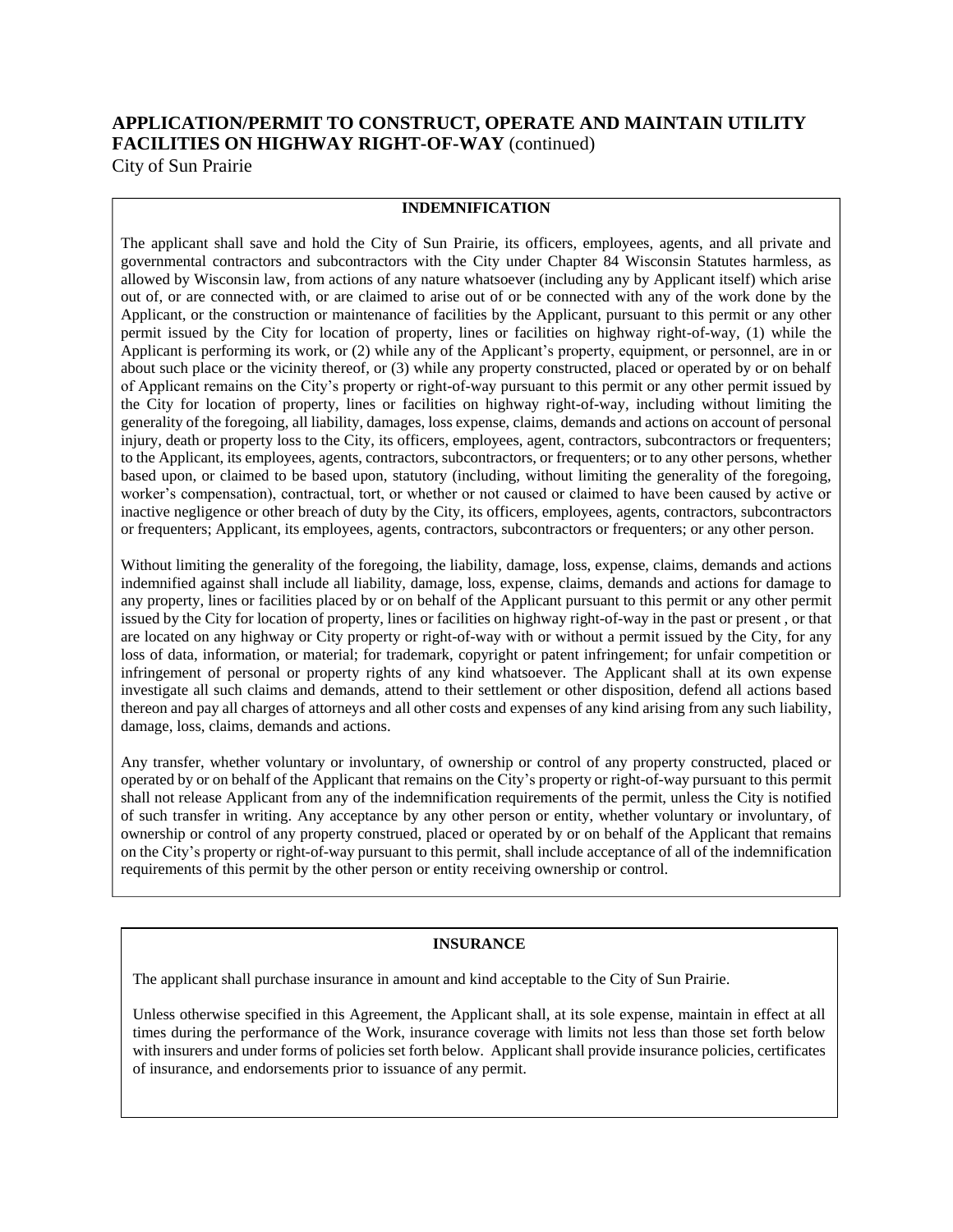**Worker's Compensation and Employers Liability Insurance –** The Applicant shall cover or insure under the applicable Wisconsin labor laws relating to worker's compensation insurance, all of their employees in accordance with the law in the State of Wisconsin. The Applicant shall provide statutory covers for work related injuries and employer's liability insurance with limits of \$1,000,00 each accident, \$1,000,000 disease policy limit, and \$1,000,000 disease each employee.

**Commercial General Liability and Automobile Liability Insurance –** The Applicant shall provide and maintain the following commercial general liability and automobile liability insurance:

**Coverage –** Coverage for commercial general liability and automobile liability insurance shall be at least as broad as the following:

- 1. Insurance Services Office (ISO) Commercial General Liability Coverage (Occurrence Form CG 0001)
- 2. Insurance Services Office (ISO) Business Auto Coverage (Form CA 0001), covering Symbol 1 (any vehicle).

**Limits –** The Applicant shall maintain limits no less than the following:

- 1. General Liability One million dollars (\$1,000,000) per occurrence (\$4,000,000 general aggregate if applicable) for bodily injury, personal injury and property damage. If Commercial General Liability Insurance or other form with a general aggregate limit is used, either the general aggregate limit shall apply separately to the project/location (with the ISO CG 2503, or ISO CG 2504 endorsement provided to the City of Sun Prairie) or the general aggregate including product-completed operations aggregate limit shall be twice the required occurrence limit.
- 2. Automobile Liability One million dollars (\$1,000,000) for bodily injury and property damage per occurrence limit covering all vehicles to be used in relationship to the Agreement.
- 3. Umbrella Liability Five million dollars (\$5,000,000) for bodily injury, personal injury, death and property damage per occurrence in excess of coverage carried for Employers' Liability, Commercial General Liability and Automobile Liability as described above.

**Required Provisions –** The general liability and automotive liability policies are to contain or be endorsed to contain the following provisions:

- 1. The City of Sun Prairie, its elected and appointed officials, officers, employees or authorized representatives or volunteers are to be given additional insured status (via ISO endorsement CG 2010, CG 2033 for general liability coverage) as respects: liability arising out of activities performed by or on behalf of the Applicant; products and completed operations of the Applicant; premises occupied or used by the Applicant; and vehicles owned, leased, hired or borrowed by the Applicant. The coverage shall contain no special limitations on the scope of protection afforded to the City of Sun Prairie, its elected and appointed officials, officers, employees or authorized representatives or volunteers.
- 2. For any claims related to this project, the Applicant's insurance shall be primary insurance as respects the City of Sun Prairie, its elected and appointed officials, officers, employees or authorized representatives or volunteers. Any insurance, self-insurance, or other coverage maintained by the City of Sun Prairie, its directors, officers, employees, or authorized representatives or volunteers shall not contribute to it.